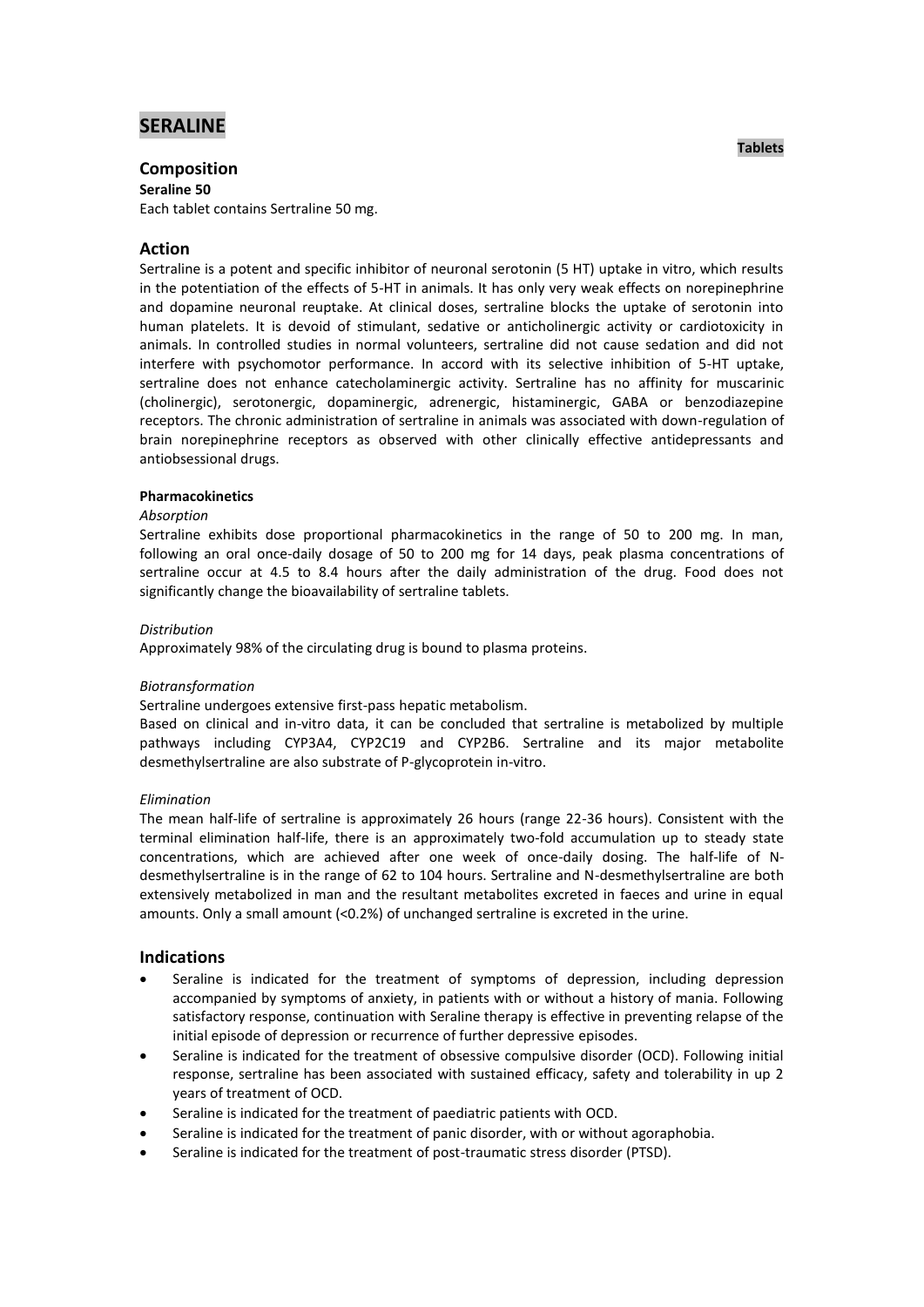- Seraline is indicated for the treatment of social phobia (social anxiety disorder). Following satisfactory response, continuation with sertraline therapy is effective in preventing relapse of the initial episode of social phobia.
- Seraline is indicated for the treatment of premenstrual dysphoric disorder (PMDD).

## **Contraindications**

- Contraindicated in patients with a known hypersensitivity to sertraline.
- Concomitant use in patients taking pimozide is contraindicated.
- Concomitant use in patients taking monoamine oxidase inhibitors (MAOIs) is contraindicated.

## **Adverse Reactions**

**Blood and Lymphatic System Disorders:** Leucopenia and thrombocytopenia.

**Cardiac Disorders:** Palpitations and tachycardia.

**Ear and Labyrinth Disorders:** Tinnitus.

**Endocrine Disorders:** Hyperprolactinaemia, hypothyroidism and syndrome of inappropriate ADH secretion (SIADH).

**Eye Disorders:** Mydriasis and vision abnormal.

**Gastrointestinal Disorders:** abdominal pain, constipation, pancreatitis and vomiting.

**General Disorders and Administration Site Conditions:** Asthenia, chest pain, oedema peripheral, fatigue, fever and malaise.

**Hepatobiliary Disorders:** Serious liver events (including hepatitis, jaundice and liver failure) and asymptomatic elevations in serum transaminases (SGOT and SGPT).

**Immune System Disorders:** Allergic reactions, allergy and anaphylactoid reaction.

**Investigations:** Abnormal clinical laboratory results, altered platelet function, increased serum cholesterol, weight decrease and weight increase.

**Metabolism and Nutrition Disorders:** Appetite increased and hyponatremia

**Musculoskeletal and Connective Tissue Disorders:** Arthralgia and muscle cramps.

**Nervous System Disorders:** Coma, convulsions, headache, migraine, movement disorders (including extrapyramidal symptoms such as hyperkinesia, hypertonia, teeth grinding or gait abnormalities), muscle contractions involuntary, paraesthesia hypoesthesia and syncope. Also reported were signs and symptoms associated with serotonin syndrome: In some cases associated with concomitant use of serotonergic drugs that included agitation, confusion, diaphoresis, diarrhoea, fever, hypertension, rigidity and tachycardia.

**Psychiatric Disorders:** Agitation, aggressive reaction, anxiety, depressive symptoms, euphoria, hallucination, libido decreased-female, libido decreased-male, paranoia and psychosis.

**Renal and Urinary Disorders:** Urinary incontinence and urinary retention.

**Reproductive System and Breast Disorders:** Galactorrhoea, gynecomastia, menstrual irregularities and priapism.

**Respiratory, Thoracic and Mediastinal Disorders:** Bronchospasm and yawning.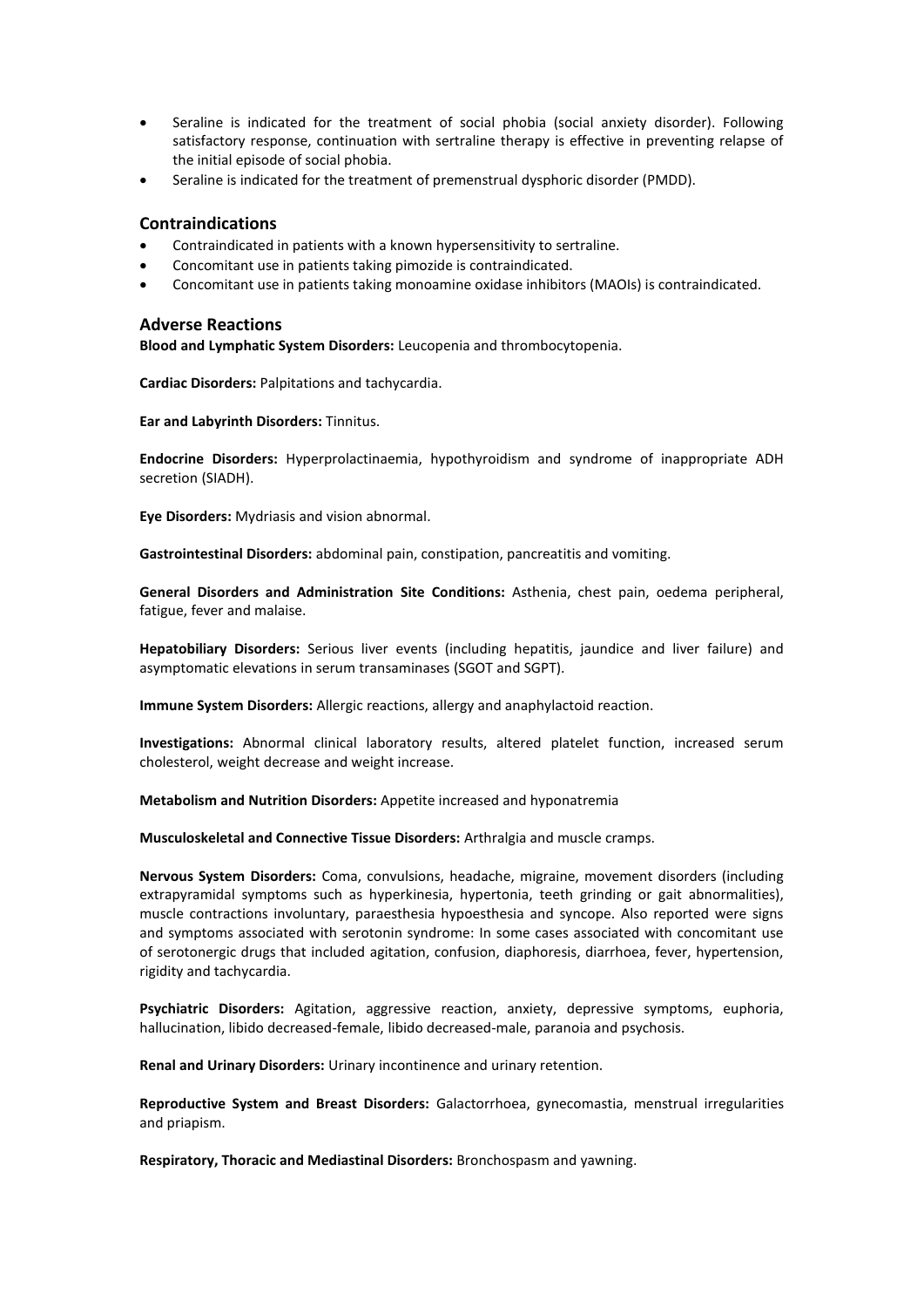**Skin and Subcutaneous Tissue Disorders:** Alopecia, angioedema, face oedema, periorbital oedema, photosensitivity skin reaction, pruritus, rash (including rare reports of serious exfoliative skin disorders: e.g. Stevens-Johnson syndrome and epidermal necrolysis) and urticaria.

**Vascular Disorders:** Hot flushes and hypertension. Uncommon: abnormal bleeding, predominantly of the skin and mucous membranes, including purpura, epistaxis, hematomas, vaginal bleeding and gastrointestinal bleeding.

**Discontinuation symptoms:** Symptoms following the discontinuation of sertraline have been reported and included agitation, anxiety, dizziness, headache, nausea and paraesthesia.

## **Warnings and Precautions**

### *Activation of mania/hypomania*

Hypomania or mania may occur in patients treated with sertraline. Activation of mania/hypomania has also been reported in a small proportion of patients with Major Affective Disorder treated with other marketed antidepressants and antiobsessional agents.

### *Weight loss*

Significant weight loss may be an undesirable result of treatment with sertraline for some patients, approximately  $0.5$  kg – 1.0 kg weight loss.

#### *Seizure*

Seizures have been observed occasionally in patients using sertraline. Sertraline should be avoided in patients with unstable epilepsy and patients with controlled epilepsy should be carefully monitored. Sertraline should be discontinued in any patient who develops seizures.

### *Suicide*

The possibility of a suicide attempt is inherent in depression and may persist until significant remission occurs. Close supervision of high-risk patients should accompany initial drug therapy. Prescriptions for sertraline should be written for the smallest quantity of tablets consistent with good patient management, in order to reduce the risk of overdose.

#### *Weak uricosuric effect*

Sertraline is associated with a mean decrease in serum uric acid of approximately 7%. The clinical significance of this weak uricosuric effect is unknown.

## *Electroconvulsive therapy*

There are no clinical studies establishing the risks or benefits of combined use of ECT and sertraline.

#### *Driving/Use of machinery*

Sertraline has no effect on psychomotor performance. However patients should be cautioned accordingly when driving a car or operating machinery.

#### *Use in patients with concomitant illness*

Caution is advisable in using sertraline in patients with diseases or conditions that could affect metabolism or hemodynamic responses.

Sertraline has not been evaluated or used to any appreciable extent in patients with a recent history of myocardial infarction or unstable heart disease.

#### *Liver impairment*

As might be predicted from its primary site of metabolism, liver impairment can affect the elimination of sertraline. The elimination half-life of sertraline is prolonged. The use of sertraline in patients with liver disease must be approached with caution. If sertraline is administered to patients with liver disease, a lower or less frequent dose should be considered.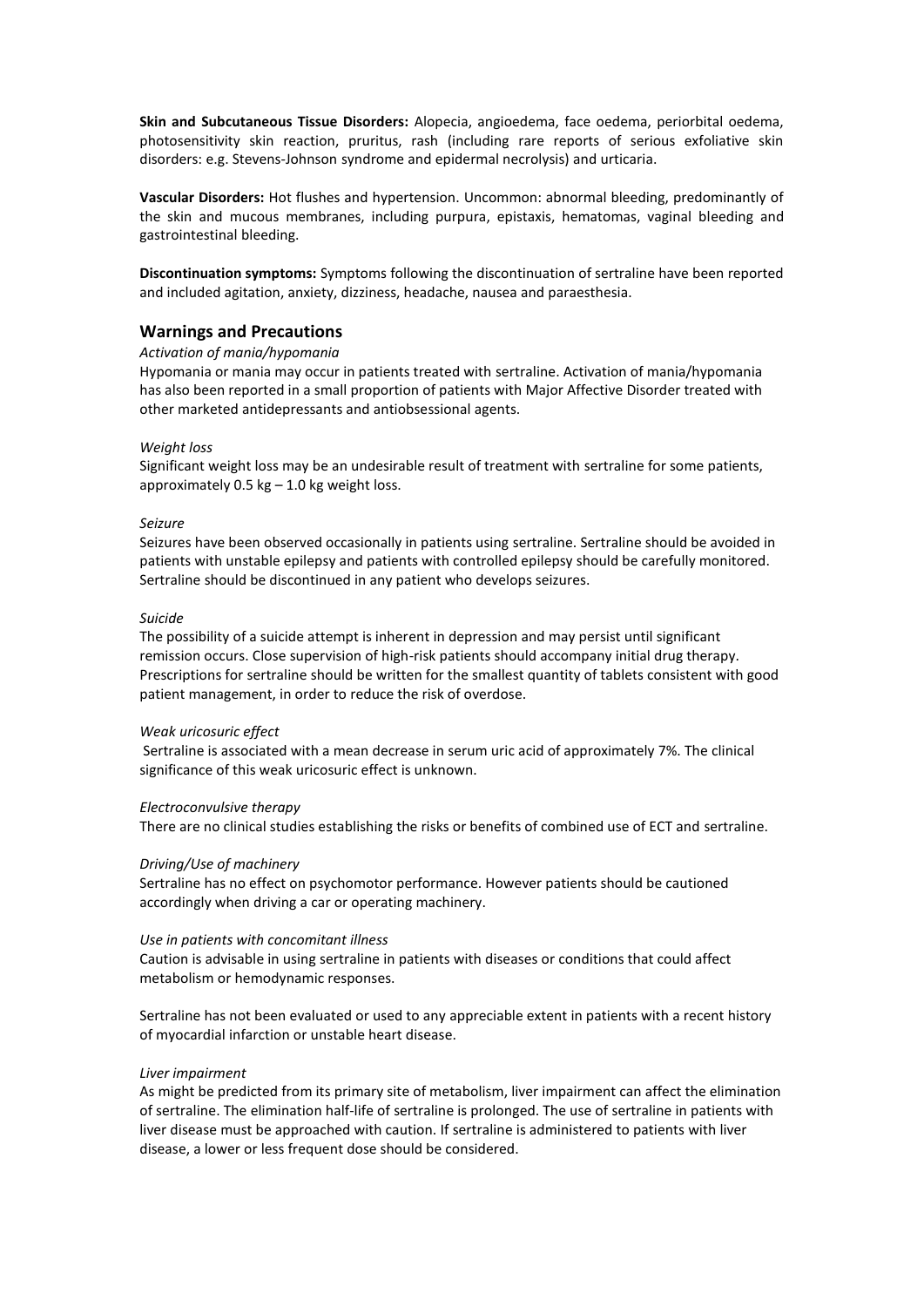#### *Renal impairment*

In patients with mild to moderate renal impairment (creatinine clearance 20 –60 mL/min) or severe renal impairment (creatinine clearance <30 mL/min) multiple dose pharmacokinetic parameters (AUC or Cmax) are modest, sertraline should be used with care in these patients. The dose of sertraline may have to be reduced in patients with impaired renal function.

#### *Interference with cognitive and motor performance*

Sertraline does not cause sedation and does not interfere with psychomotor performance.

Safety and efficacy in children under 18 years of age have not been established.

Patients with major depressive disorder, both adults and children, may experience worsening of their depression and/or the emergence of suicidal ideation and behavior, whether or not they are taking antidepressant medicines. This risk may persist until significant remission occurs. A casual role, however, for antidepressant medicine in inducing such behavior has not been established. Patients being treated with sertraline should, nevertheless, be observed closely for clinical worsening and suicidality, especially at the beginning of a course of therapy or at any time of dose changes, either increases or decreases.

Because of the possibility of co-morbidity between major depressive disorder and other psychiatric and non-psychiatric disorders, the same precautions observed when treating patients with major depressive disorders should be observed when treating patients with other psychiatric and nonpsychiatric disorders.

The following symptoms have been reported in patients being treated with antidepressants for major depressive disorder as well as for other indications, both psychiatric and non-psychiatric: anxiety, agitation, panic attacks, insomnia, irritability, hostility (aggressiveness), impulsivity, akathisia, hypomania, and mania. Although a causal link between the emergence of suicidal impulses has not been established, consideration should be given to changing the therapeutic regimen, including possibly discontinuing sertraline, in patients for whom such symptoms are severe, abrupt in onset, or were not part of the patient's presenting symptoms.

If the decision is made to discontinue treatment, sertraline should be tapered.

## *Use in pregnancy*

#### *Category C*

Animal reproduction studies have shown an adverse effect on the fetus and there are no adequate and well-controlled studies in humans, but potential benefits may warrant use of the drug in pregnant women despite potential risks.

## *Use in lactation*

Limited data concerning sertraline levels in breast milk are available. Isolated studies in very small numbers of nursing mothers and their infants indicated negligible or undetectable levels of sertraline in infant serum, although levels in breast milk were more concentrated than in maternal serum. Use in nursing mothers is not recommended unless, in the judgment of the physician, the benefit outweighs the risk.

## *Children*

Safety and effectiveness in paediatric patients below the age of 6 have not been established. Sertraline should not be used in children and adolescents below the age of 18 years for the treatment of major depressive disorder. The efficacy and safety of sertraline has not been satisfactorily established for the treatment of major depressive disorder in this age group. *Geriatric Use* 

The pattern of adverse reactions in the elderly was similar to that in younger patients.

## **Drug Interactions**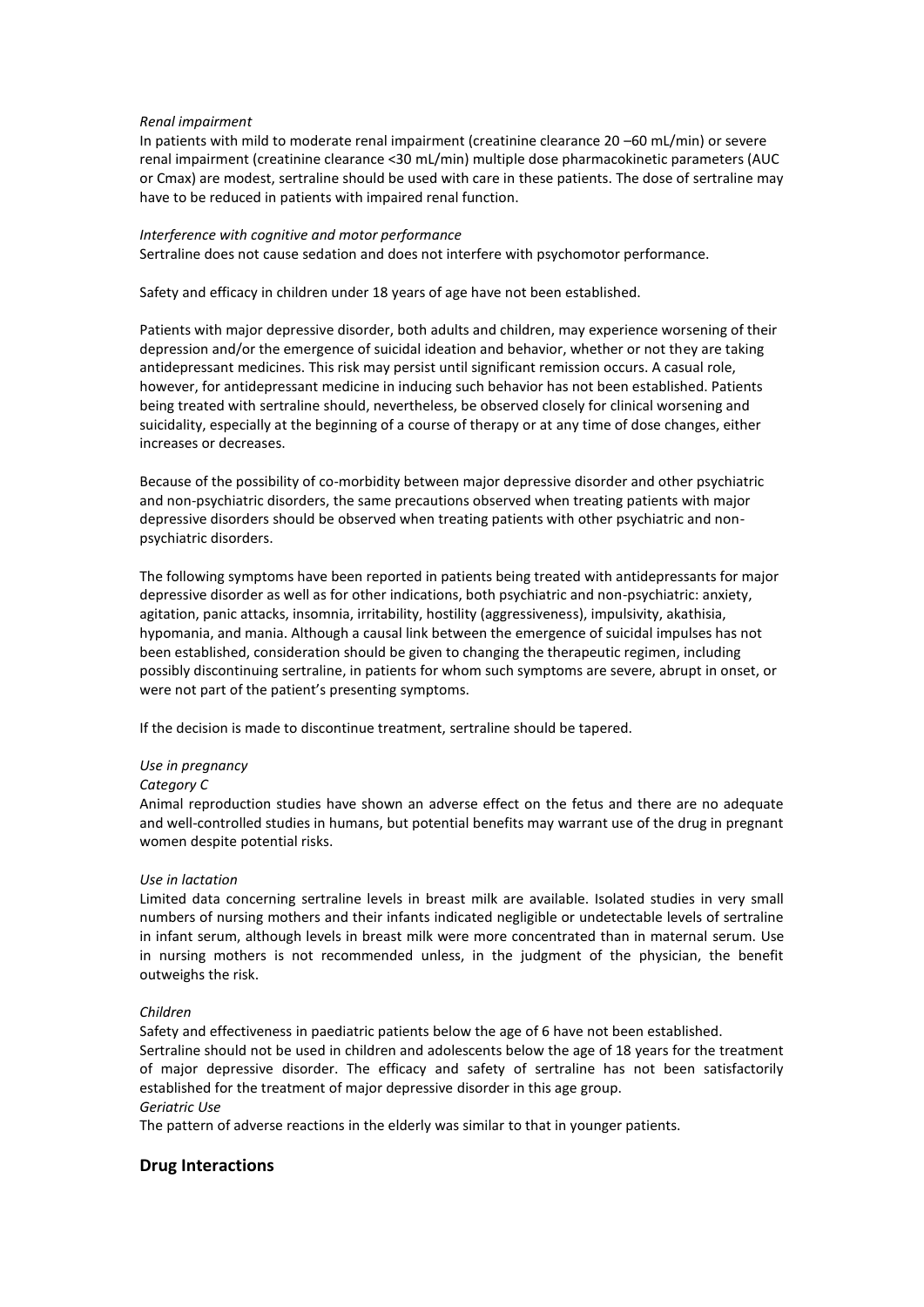#### *Monoamine Oxidase Inhibitors*

Cases of serious reactions, sometimes fatal, have been reported in patients receiving sertraline in combination with a MAOI, including the selective MAOI, selegiline, and the reversible MAOI, moclobemide.

Some cases presented with features resembling neuroleptic malignant syndrome. Similar cases, sometimes fatal, have been reported with other antidepressants during combined treatment with a MAOI and in patients who have recently discontinued an antidepressant or antiobsessional drug and have been started on a MAOI. Symptoms of a drug interaction between a SSRI and a MAOI include: hyperthermia, rigidity, myoclonus, autonomic instability with possible rapid fluctuations of vital signs, mental status changes that include confusion, irritability, and extreme agitation progressing to delirium and coma.

Therefore, sertraline should not be used in combination with a MAOI or within 14 days of discontinuing treatment with a MAOI. Similarly, at least 14 days should elapse after discontinuing sertraline treatment and starting a MAOI.

#### *Pimozide*

Increased pimozide levels have been demonstrated in a study of single low dose pimozide (2 mg) with sertraline coadministration. These increased levels were not associated with any changes in EKG. While the mechanism of this interaction is unknown, due to the narrow therapeutic index of pimozide, concomitant administration of sertraline and pimozide is contraindicated.

#### *CNS Depressants and Alcohol*

The co-administration of sertraline 200 mg daily did not potentiate the effects of alcohol, carbamazepine, haloperidol, or phenytoin on cognitive and psychomotor performance in healthy subjects; however, the concomitant use of sertraline and alcohol is not recommended.

#### *Lithium*

The co-administration of sertraline with lithium did not significantly alter lithium pharmacokinetics, but did result in an increase in tremor relative to placebo, indicating a possible pharmacodynamic interaction. When co-administering sertraline with medications, such as lithium, which may act via serotonergic mechanisms, patients should be appropriately monitored.

#### *Phenytoin*

Chronic administration of sertraline 200 mg/day does not produce clinically important inhibition of phenytoin metabolism. Nonetheless, it is recommended that plasma phenytoin concentrations be monitored following initiation of sertraline therapy, with appropriate adjustments to the phenytoin dose. In addition, co-administration of phenytoin may cause a reduction of sertraline plasma levels.

#### *Sumatriptan*

There have been rare post-marketing reports describing patients with weakness, hyperreflexia, in coordination, confusion, anxiety and agitation following the use of sertraline and sumatriptan. If concomitant treatment with sertraline and sumatriptan is clinically warranted, appropriate observation of the patient is advised.

#### *Other Serotonergic Drugs*

Co-administration of sertraline with other agents which enhance serotonergic neurotransmission, such as tryptophan or fenfluramine, should be avoided due to the potential for pharmacodynamic interaction.

#### *St John's Wort*

Concomitant use of the herbal remedy St John's Wort (Hypericum perforatum) in patients receiving SSRIs should be avoided since there is a possibility of serotonergic potentiation.

#### *Protein Bound Drugs*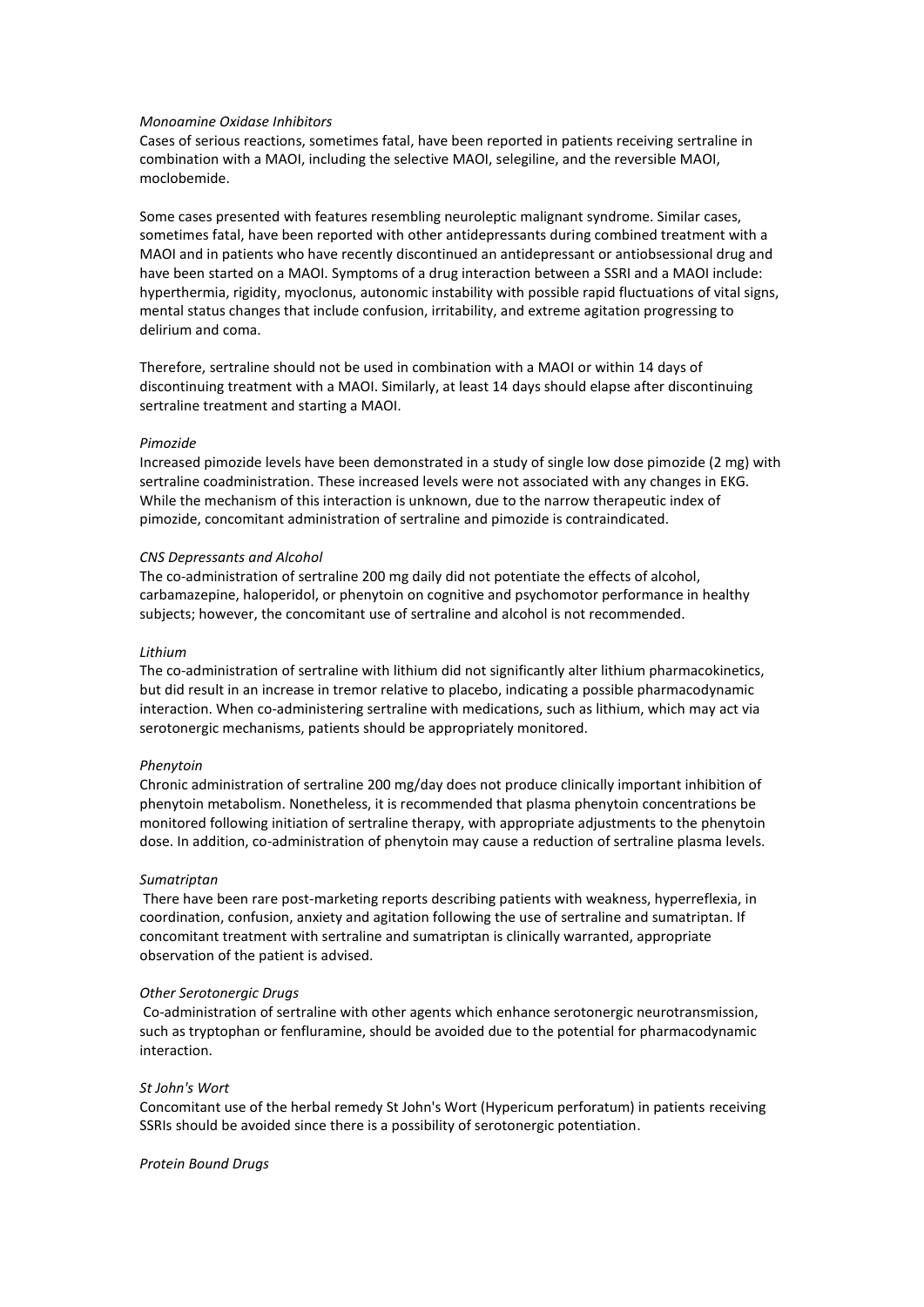Since sertraline is bound to plasma proteins, the potential of sertraline to interact with other plasma protein bound drugs should be borne in mind. However, in three formal interaction studies with diazepam, tolbutamide, and warfarin, respectively, sertraline was not shown to have significant effects on the protein binding of the substrate.

#### *Warfarin*

Co-administration of sertraline 200 mg daily with warfarin resulted in a small but statistically significant increase in prothrombin time, the clinical significance of which is unknown. Accordingly, prothrombin time should be carefully monitored when sertraline therapy is initiated or stopped.

#### *Medicines that interfere with hemostasis (NSAIDs, aspirin, warfarin, etc)*

Serotonin release by platelets plays an important role in hemostasis. There is an association between use of psychotropic drugs that interfere with serotonin reuptake and the occurrence of abnormal bleeding. Concurrent use of an NSAID, aspirin or warfarin potentiates the risk. Thus, patients should be cautioned about using such medicines concurrently with sertraline.

#### *Cimetidine*

Co-administration of sertraline with cimetidine caused a substantial decrease in sertraline clearance. The clinical significance of this change is unknown.

#### *CNS active drugs*

Co-administration of sertraline 200 mg daily with diazepam resulted in small, statistically significant changes in some pharmacokinetic parameters. The clinical significance of these changes is unknown.

#### *Hypoglycemic drugs*

Co-administration of sertraline 200 mg daily with tolbutamide resulted in small, statistically significant changes in some pharmacokinetic parameters. The clinical significance of these changes is unknown. Sertraline 200 mg daily did not affect the pharmacokinetics of glibenclamide. Patients receiving biguanides should monitor their blood glucose carefully when sertraline is introduced.

#### *Atenolol*

Sertraline had no effect on the beta-adrenergic blocking ability of atenolol.

#### *Digoxin*

Sertraline 200 mg daily did not change serum digoxin levels or digoxin renal clearance.

#### *Electroconvulsive Therapy (ECT)*

There are no clinical studies establishing the risks or benefits of the combined use of ECT and sertraline.

#### *Drugs Metabolised by Cytochrome P450 (CYP) 2D6*

There is variability among antidepressants in the extent to which they inhibit the activity of isozyme cytochrome CYP 2D6. The clinical significance of this depends on the extent of the inhibition and the therapeutic index of the co-administered drug. CYP 2D6 substrates with a narrow therapeutic index include TCAs and class 1C antiarrhythmic such as propafenone and flecainide. In formal interaction studies, chronic dosing with sertraline 50 mg daily showed minimal elevation (mean 23-37%) of steady state desipramine plasma levels (a marker of CYP 2D6 isoenzyme activity).

### *Drugs Metabolised by Other CYP Enzymes (CYP 3A3/4, CYP 2C9, CYP 2C19, CYP 1A2)*

CYP 3A3/4 - chronic administration of sertraline 200 mg daily does not inhibit the CYP 3A3/4 mediated 6-β hydroxylation of endogenous cortisol or the metabolism of carbamazepine or terfenadine. In addition, the chronic administration of sertraline 50 mg daily does not inhibit the CYP 3A3/4 mediated metabolism of alprazolam. The data suggest that sertraline is not a clinically relevant inhibitor of CYP 3A/34.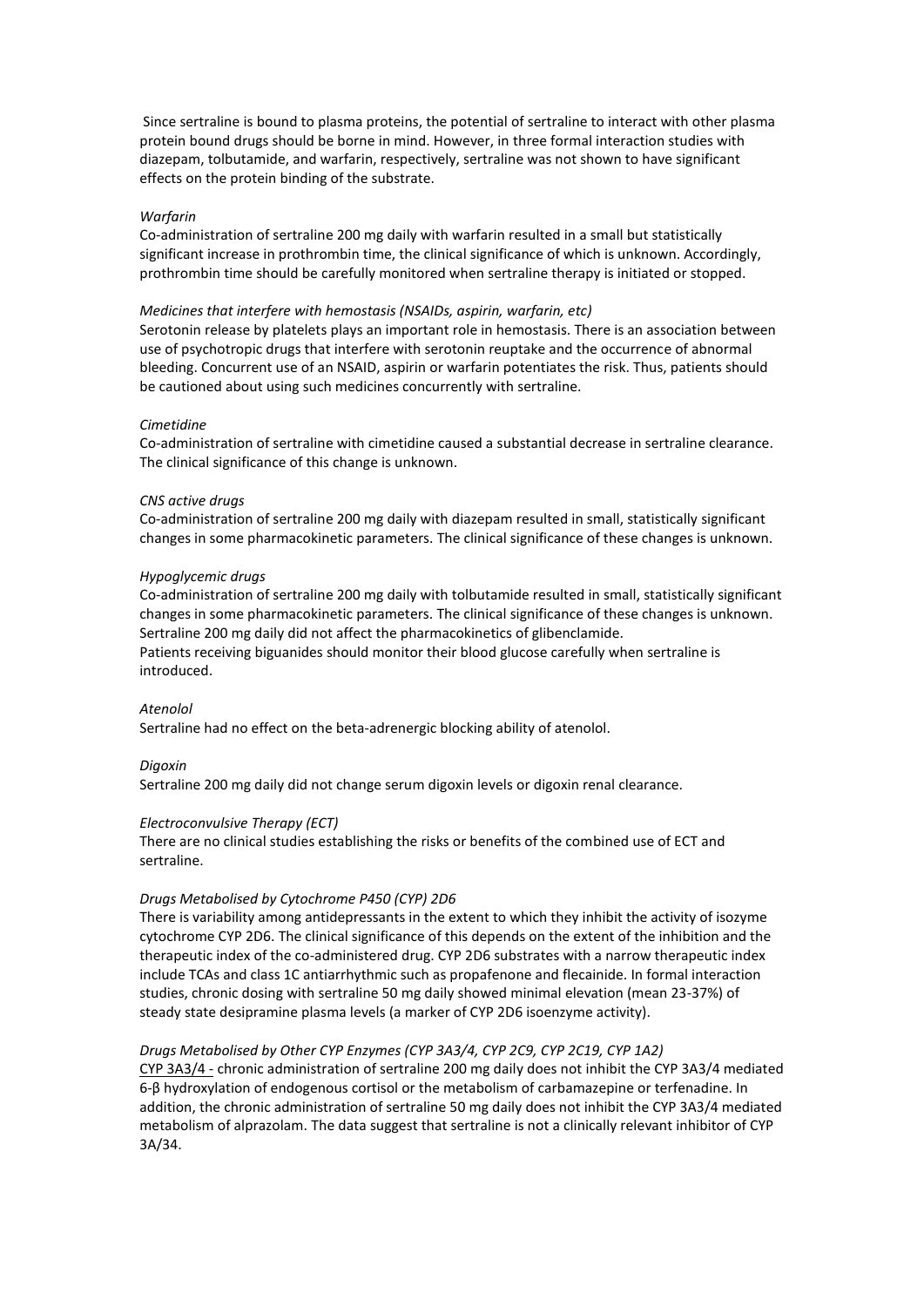CYP 2C9 - The apparent lack of clinically significant effects of the chronic administration of sertraline 200 mg daily on plasma concentrations of tolbutamide, phenytoin and warfarin suggests that sertraline is not a clinically relevant inhibitor of CYP 2C9.

CYP 2C19 - The apparent lack of clinically significant effects of the chronic administration of sertraline 200 mg daily on plasma concentrations of diazepam suggests that sertraline is not a clinically relevant inhibitor of CYP 2C19.

CYP 1A2 - *In vitro* studies indicate that sertraline has little or no potential to inhibit CYP 1A2.

#### *Microsomal Enzyme Induction*

Preclinical studies have shown sertraline to induce hepatic microsomal enzymes. In clinical studies, sertraline was shown to induce hepatic enzymes minimally as determined by a small (5%) but statistically significant decrease in antipyrine half-life following administration of 200 mg/day for 21 days.

## **Dosage and Administration**

SERALINE should be administered once daily, either in the morning or evening. SERALINE tablets can be administered with or without food.

### **Initial Treatment**

*Depression and OCD*  Sertraline treatment should be administered at a dose of 50 mg/day.

### *Panic Disorder, PTSD and Social Phobia*

Therapy for panic disorder, PTSD and social phobia should be initiated at 25 mg/day. After one week, the dose should be increased to 50 mg once daily. This dosage regimen has been shown to reduce the frequency of early treatment emergent side effects characteristic of panic disorder.

#### *Premenstrual Dysphoric Disorder*

SERALINE treatment should be initiated with a dose of 50 mg/day, either daily throughout the menstrual cycle or limited to the luteal phase of the menstrual cycle, depending on physician assessment. Patients not responding to a 50 mg/day dose may benefit from dose increases (at 50 mg increments/menstrual cycle) up to 150 mg/day when dosing daily throughout the menstrual cycle, or 100 mg/day when dosing during the luteal phase of the menstrual cycle. If a 100 mg/day dose has been established with luteal phase dosing, a 50 mg/day titration step for three days should be utilized at the beginning of each luteal phase dosing period.

Dosage adjustments, which may include changes between dosage regimens (e.g., daily throughout the menstrual cycle versus during the luteal phase of the menstrual cycle), may be needed to maintain the patient on the lowest effective dosage and patients should be periodically reassessed to determine the need for continued treatment.

## **Titration**

#### *For all indications other than PMDD*

Patients not responding to a 50 mg dose may benefit from dose increases. Dose changes should be made at intervals of at least one week, up to a maximum of 200 mg/day (refer to section above for details on dosage titration for PMDD).

The onset of therapeutic effect may be seen within 7 days. However, longer periods are usually necessary to demonstrate therapeutic response, especially in OCD.

#### *Maintenance*

Dosage during long-term therapy should be kept at the lowest effective level, with subsequent adjustment depending on therapeutic response.

*Use in Children*